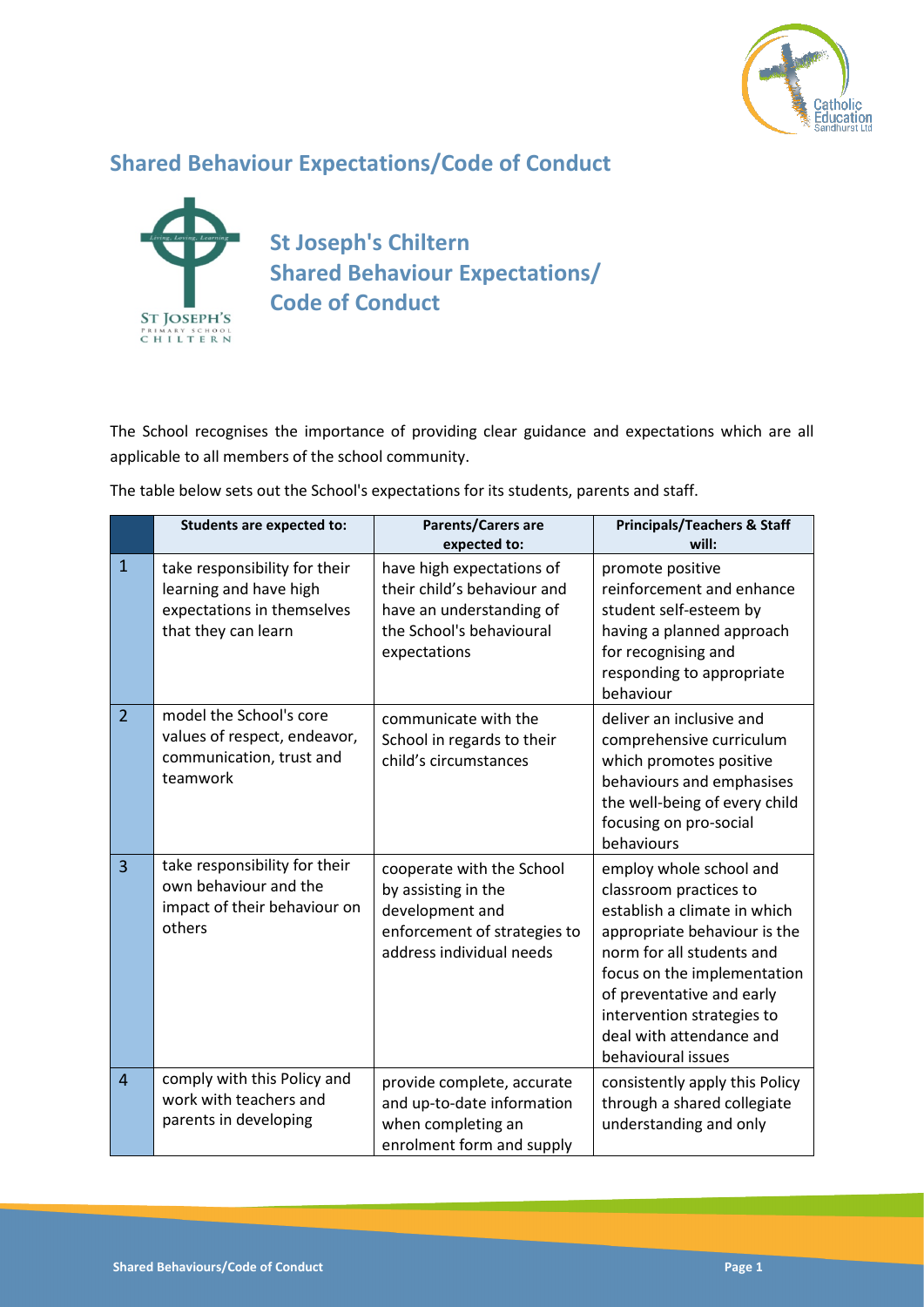|   | strategies to improve<br>outcomes to:<br>obey all reasonable<br>a.<br>requests of staff;<br>respect the rights of<br>b.<br>others to be safe and<br>learn; and<br>respect the property<br>c.<br>of others. | the School, prior to<br>enrolment, with any<br>additional information as<br>may be requested, including<br>copies of documents such as<br>medical/specialist reports<br>(where relevant to the<br>child's schooling), reports<br>from previous schools, court<br>orders or parenting<br>agreements                                  | exclude students in extreme<br>circumstances                                                                                                                                                                                              |
|---|------------------------------------------------------------------------------------------------------------------------------------------------------------------------------------------------------------|-------------------------------------------------------------------------------------------------------------------------------------------------------------------------------------------------------------------------------------------------------------------------------------------------------------------------------------|-------------------------------------------------------------------------------------------------------------------------------------------------------------------------------------------------------------------------------------------|
| 5 |                                                                                                                                                                                                            | comply with the school's<br>behaviour aims and the<br>school's Code of Conduct<br>and to support the school in<br>upholding prescribed<br>standards of dress,<br>appearance and behaviour,<br>in accordance with the terms<br>of your child's enrolment at<br>the School.                                                           | plan for the professional<br>development needs of all<br>staff to enable them to<br>develop and maintain<br>positive relationships with<br>their students                                                                                 |
| 6 |                                                                                                                                                                                                            | acknowledge and<br>understand that<br>unacceptable behaviour by a<br>child, or repeated behaviour<br>by a parent or guardian that,<br>in the school's view, is<br>unacceptable and damaging<br>to the partnership between<br>parent/guardian and school,<br>may result in suspension or<br>termination of the child's<br>enrolment. | recognise that for some<br>students additional support<br>may be needed in the form<br>of staged responses and staff<br>are committed to working<br>with families to reintegrate<br>students in an educational<br>setting after exclusion |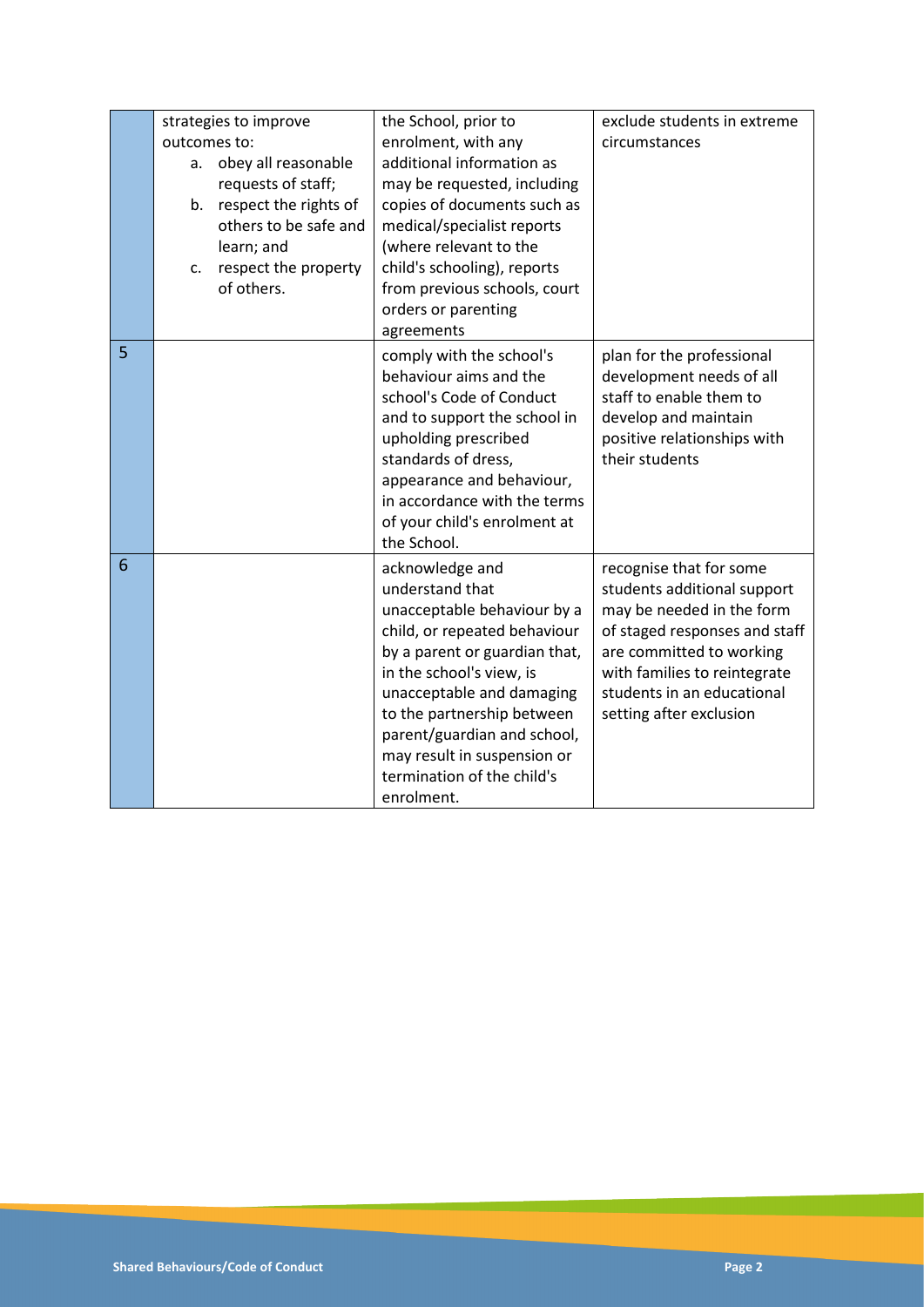



[**drafting note for schools:** *the shared expectations of students, parents and the School should be tailored to your school's characteristics. Generally speaking, shared expectations should be jointly negotiated and implemented by all members of the school community, be clear and specific, focus on positive and pro-social behaviours, focused on prevention and early intervention and be consistently, fairly and reasonably applied. The following shared attendance expectations adopts the shared expectations set out in the DET's 'Effective Schools are Engaging Schools: Student Engagement Policy Guidelines'*]

Ensuring that students attend school each day is a shared expectation of all students, parents and the wider school community.

The table below sets out the School's shared attendance expectations for its students, parents and staff.

|                | <b>Students are expected to:</b>                                                                                                                        | Parents/Carers are<br>expected to:                                 | <b>Principals/Teachers &amp; Staff</b><br>will:                               |
|----------------|---------------------------------------------------------------------------------------------------------------------------------------------------------|--------------------------------------------------------------------|-------------------------------------------------------------------------------|
| $\mathbf{1}$   | attend and be punctual for<br>all timetabled classes every<br>day that the school is open<br>to students                                                | Ensures their child attends<br>school regularly and<br>punctually  | proactively promote<br>regular attendance                                     |
| $\overline{2}$ | be prepared to participate<br>fully in lessons                                                                                                          | uphold the school's<br>expectations with regard to<br>endeavour    | mark rolls accurately each<br>learning session                                |
| 3              | bring a note from their<br>parents/carers explaining an<br>absence/lateness if not<br>advised by parents through<br>the established school<br>processes | advise the school as soon as<br>possible when a child is<br>absent | follow up on any<br>unexplained absences<br>promptly and consistently         |
| $\overline{4}$ | remain on the school<br>premises during school time<br>unless they have permission<br>to leave from the School and<br>parents                           | account for all student<br>absences                                | identify trends via data<br>analysis                                          |
| 5              | work with their teachers to<br>develop learning activities to<br>be included in any Student<br>Absence Learning Plan and                                | keep family holidays within<br>scheduled school holidays           | report attendance data in<br>the student report and<br>school's Annual Report |